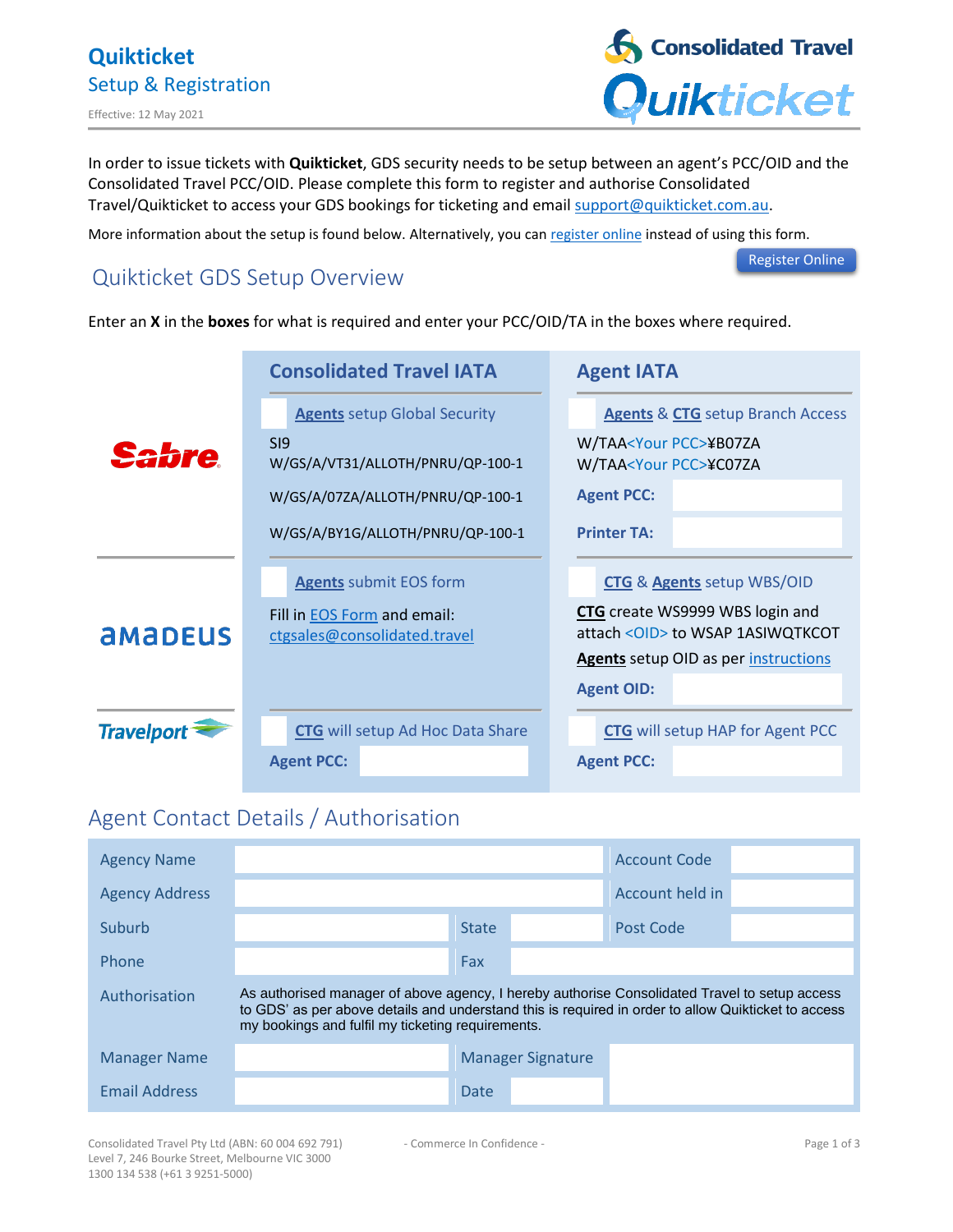## **Quikticket** Setup & Registration

Effective: 12 May 2021



# **Sabre**

## Issuing tickets on Consolidated Travel IATA

In order for agents to use Quikticket to issue tickets for their Sabre bookings, Sabre **Global Security** will need to be setup between Consolidated Travel PCCs (VT31 & 07ZA) and the agent PCC.

To setup **Global Security**, you will need to run the following command in Sabre Red 360.

**SI9 W/GS/A/VT31/ALLOTH/PNRU/QP-100-1 W/GS/A/07ZA/ALLOTH/PNRU/QP-100-1 W/GS/A/BY1G/ALLOTH/PNRU/QP-100-1**

#### **Note:**

- Press enter after each line above.
- If you are already signed in, you will see a "NOT SIGNED OUT" message after the SI9 entry.
- After the second entry you should see "MODIFIED GLOBAL SECURITY STATUS" with a display of the new status.
- If you see "ALLOTH OF VT31 HAS QUEUE PLACEMENT PREVIOUSLY DEFINED" then global security was already setup so just ignore the message.

This is a one-time entry that needs to be completed by authorised Sabre users with **duty code 9** (supervisor rights) assigned to their EPR as well as **keyword GLSAGT**.

Type HU\* to check if you have the GLSAGT keyword in your EPR or contact your CREATE manager or the Sabre Support team via Sabre Central > Support > Get Help.

## Issuing tickets on your own IATA

Agents can use Quikticket to issue tickets on their **own IATA plate**. This will require **Branch Access** security to be setup between the Quikticket PCC and agent ticketing PCC.

To setup **B and C Branch Access** it will require commands being entered in sequence between you and Consolidated Travel as follows.

- 1. Enter **B** branch access command: W/TAA<Your PCC>¥B07ZA (enter) *You should see response as "CHNG AAA UPDATE OK"*
- 2. Contact Consolidated Travel and they will enter reciprocal b branch access commands
- 3. Enter **C** branch access command: W/TAA<Your PCC>¥C07ZA (enter) *You should see response as "CHNG AAA UPDATE OK"*

Agents will also need to advise the **Sabre printer Terminal Address** (LNIATA) that are used in the Agent's PCC. These are required for ticketing.

Printer details can be obtained with the Sabre entry **\*S\*P** which will display all LNIATA's for your office which are codes consisting of 6 letters and/or numbers.

| *S*P«<br>DWM*ASEB                 |              |
|-----------------------------------|--------------|
| $ACTIVE AGENT - SE$ - $B60605B1B$ |              |
| $H1-669770$ MY T-*ETKT*           | $I - 669770$ |